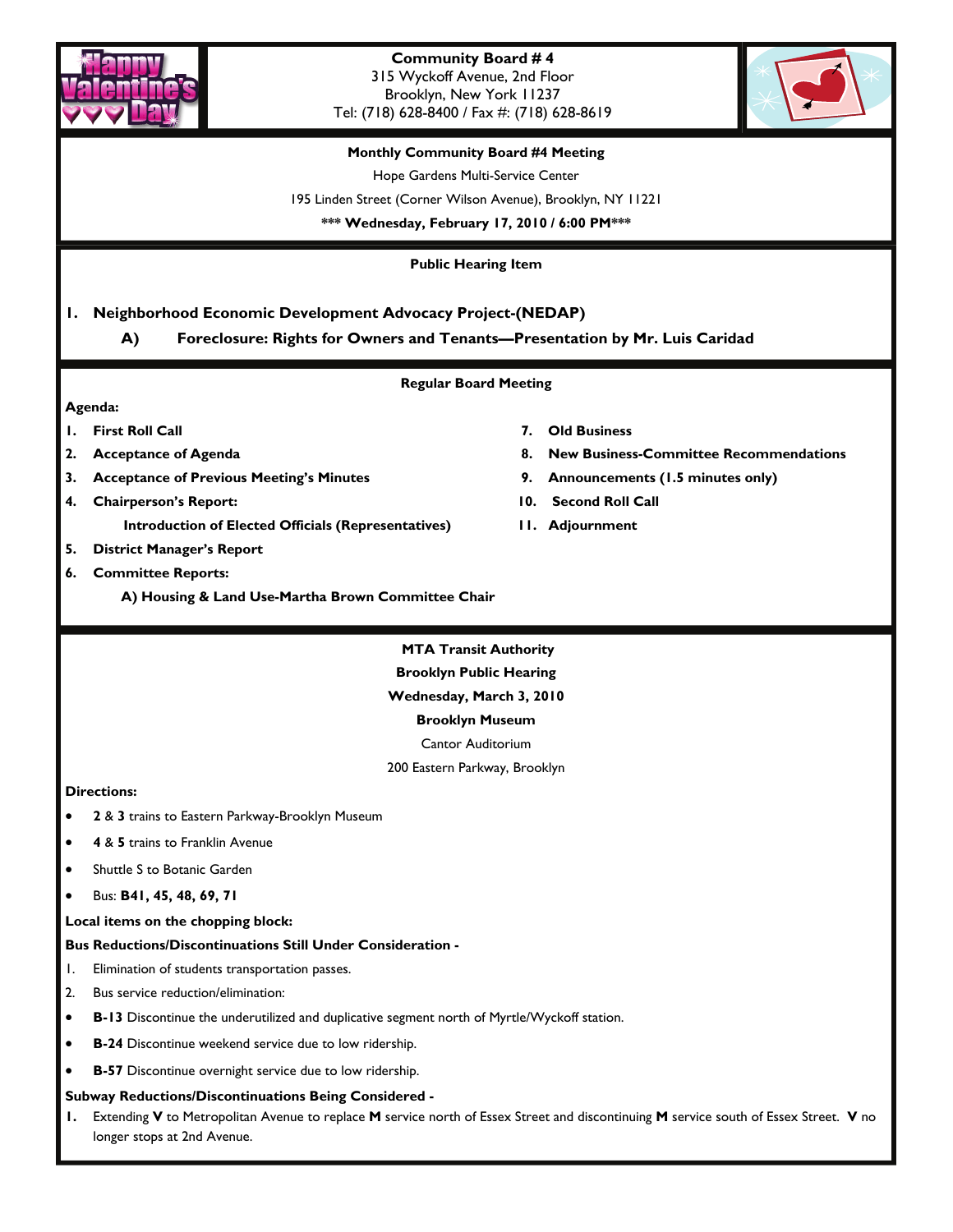

# Page 2 **Community Board # 4**



**Wyckoff Heights Medical Center Affiliate of NY Presbyterian Hospital Is your "Medical Home" for comprehensive HIV services:**  If you are a person living with HIV/AIDS: We have confidential Medical Care & Support Services If you want to know if you may have put yourself at risk: • We have Free & Confidential RAPID HIV testing & • Free & Confidential STD/STI screenings/Referrals on our Mobile Unit & • Free & Confidential Mental Health & Substance Use screenings/Referrals If you want Information: • We offer free HIV Workshops & Individual Health Education If you want to advocate for yourself or your community: Please join our Community Advisory Board! If you want to continue taking care of yourself: Please get free condoms through our program or our local community partners! **WHATEVER YOUR NEEDS-WE ARE HERE TO HELP!**  Please call us at: (718) 907-4946/ 906-3913 We have 2 convenient locations: 374 Stockholm Street 34-06 73rd Street Bushwick, Brooklyn Jackson Heights, Queens Church Organist Extraordinaire

## **CYPRESS HILLS LOCAL DEVELOPMENT CORPORATION**



**Every Monday and Wednesday at 10:00AM at 2836 Fulton Street** 

#### **Home Health Aide**

**Requirements:**

- **Social Security Card**
- **State ID and/or Passport**
- **No criminal history**
- **Proof of address**
- **HHA Certificate preferred-will train**
- **Recent PPD test (Preferred but not required)**
- **High School Diploma or GED (preferred but not required)**
- **2 references**

**Take the J train to Van Siclen Avenue, and walk to corner of Schenk. (718) 235-8837**

**83rd Precinct Community Council Meeting** 

**Tuesday, 02/16/10** 

**480 Knickerbocker Avenue** 

**Corner Bleecker Street (Muster Room)** 

**6:30PM** 

#### **BROOKLYN BOROUGH PRESIDENT**

**MARTY MARKOWITZ** 

CORDIALLY INVITES YOU TO A CELEBRATION OF **BLACK HISTORY MONTH** 

**THURSDAY, FEBRUARY 18, 2010** 

#### **6:00 PM—9:00 PM**

BROOKLYN BOROUGH HALL

209 JORALEMON STREET

**\*\*\* Honoring \*\*\*** 

• **MS. SHARON CONTENT**  Children of Promise, NYC

• **DR. MARCO MASON**

CEO, Panamanian Council of New York, Inc.

• **MR. LILTON "DICKIE" MITCHELL** 

• **BED-STUY CAMPAIGN** 

#### **AGAINST HUNGER**

CEREMONY IN THE COURTROOM RECEPTION TO FOLLOW

**RSVP BY MONDAY, FEBRUARY 15 at (718) 802-4042** 

**Happy Valentine's Day To Everyone In Bushwick** 

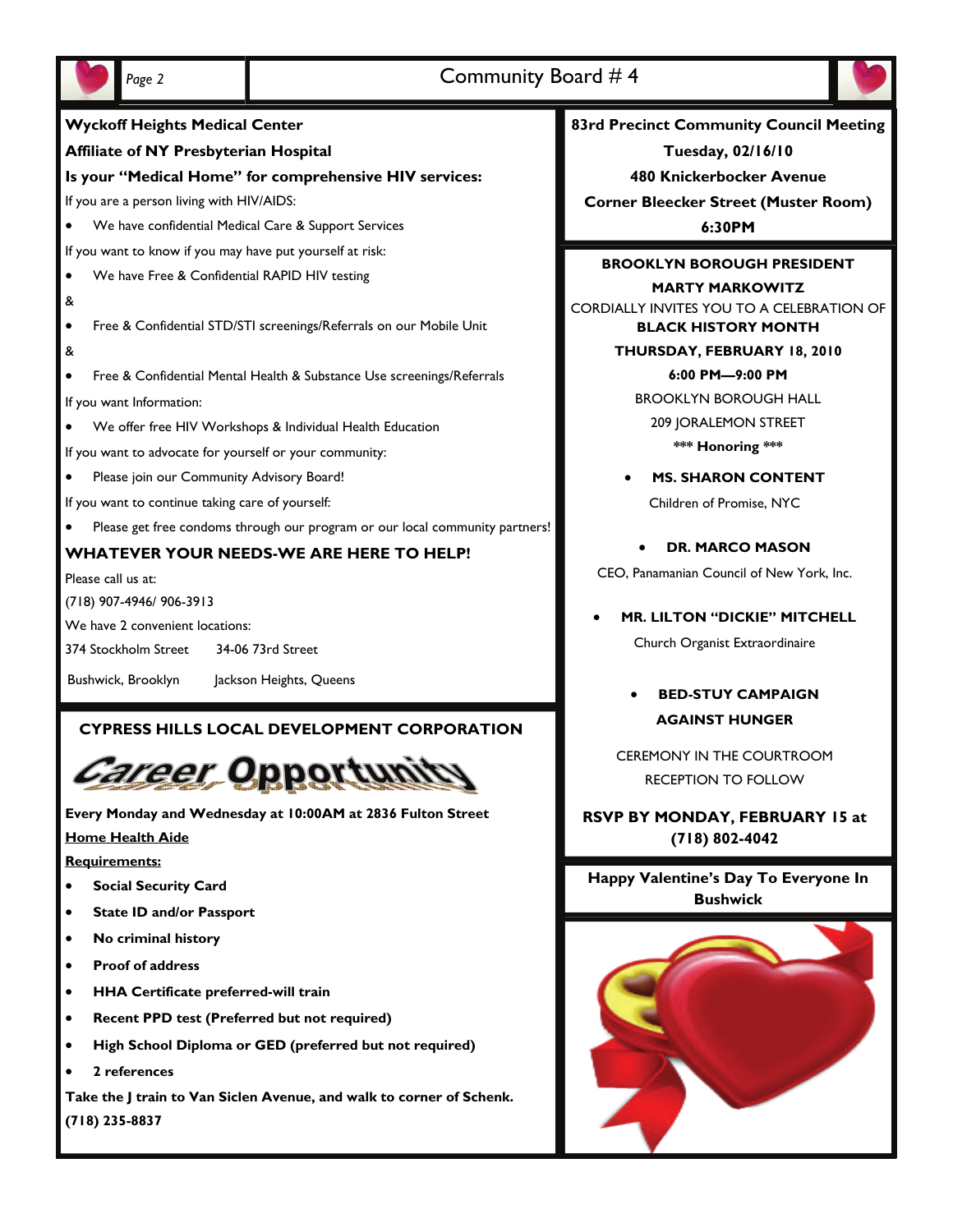

### **REBATE OPTION 1 – SINGLE APPLIANCE:**

**Eligible Appliances:** Refrigerators, freezers and clothes washers

#### **Rebate Program Details:**

- Receive a cash rebate by purchasing a new ENERGY STAR® qualified refrigerator, freezer or clothes washer **February 12 thru February 21, 2010.**
- New ENERGY STAR refrigerator, freezer or clothes washer purchase **must** replace an existing appliance.
- Recycling your old, existing appliances of the same type, makes you eligible for the maximum rebate.

#### **REBATE OPTION 1 – SINGLE APPLIANCE: REBATE AMOUNTS**

| Appliance      | With Recycling | <b>Without Recycling</b> |  |
|----------------|----------------|--------------------------|--|
| Refrigerator*  | \$105.00       | \$75.00                  |  |
| Freezer        | \$75.00        | \$50.00                  |  |
| Clothes washer | \$100.00       | \$75.00                  |  |

\*Compact refrigerators (refrigerators which measure less than 7.75 cubic feet) are not eligible under this rebate program.

#### **REBATE OPTION 2 –HIGH EFFICIENCY APPLIANCE BUNDLE:**

**Eligible Appliances:** Refrigerators, clothes washers and dishwashers **Rebate Program Details:**

- Receive a cash rebate of up to \$555 by purchasing a bundle of three (3) High Efficiency ENERGY STAR appliances (a combination of a refrigerator, clothes washer and a dishwasher ‐ maximum 1 of each type) **February 12 thru February 21, 2010.**
- New High Efficiency ENERGY STAR refrigerator, clothes washer and dishwasher purchase **must** replace existing appliances of the same type.
- **Recycling** your old, existing appliances of the same type, makes you eligible for the maximum rebate amount of \$555.
- The refrigerator, clothes washer and dishwasher must meet the Consortium for Energy Efficiency (CEE) guidelines: a) Refrigera‐ tor must be from CEE Tier 2 or 3; b) Clothes Washer must be from CEE Tier 2 or 3; and c) Dishwasher must be from CEE Tier 1 or 2.

To find out which appliance models are eligible, visit the CEE's website http://cee1.org/ to find a complete list of CEE compliant *appliances separated by Tier.*

| <b>REBATE OPTION 2 - APPLIANCES BUNDLE: REBATE AMOUNTS</b> |                       |                          |  |
|------------------------------------------------------------|-----------------------|--------------------------|--|
| Appliance                                                  | <b>With Recycling</b> | <b>Without Recycling</b> |  |
| Refrigerator*                                              | \$225.00              | \$200.00                 |  |
| Clothes Washer                                             | \$215.00              | \$200.00                 |  |
| Dishwasher                                                 | \$115.00              | \$100.00                 |  |
| <b>TOTAL FOR BUNDLE</b>                                    | \$555.00              | \$500.00                 |  |

\*Compact refrigerators (refrigerators which measure less than 7.75 cubic feet) are not eligible under this rebate *program.*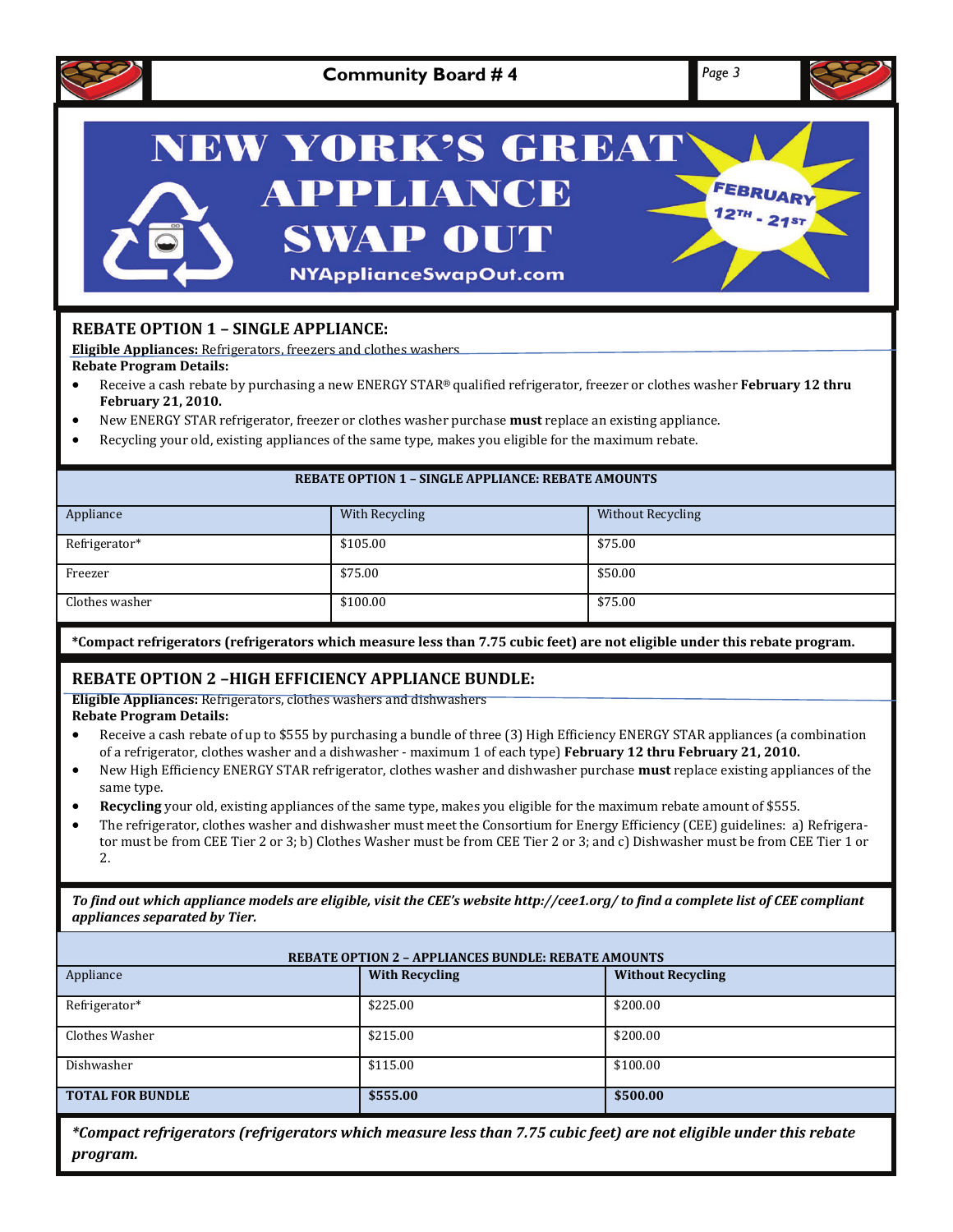



#### **HOW DO YOU APPLY FOR THE REBATE? HOW DO YOU APPLY FOR THE REBATE?**

There are two ways to apply for the rebate program once the qualified appliance(s) have been purchased and, if applicable, the old appliances have been recycled: old appliances have been recycled:

- 1. Fill out the Application Form online at [www.nyapplianceswapout.com/application.aspx](http://www.nyapplianceswapout.com/application.aspx) and mail in the required proof of purchase and/or proof of recycling information. purchase and/or proof of recycling information.
- 2. Or call the program hotline at 1-877-NY-SMART to complete the form over the phone, then mail in the required proof of purchase and, if applicable, proof of recycling. purchase and, if applicable, proof of recycling.

#### THE ENERGY STAR APPLIANCE PURCHASE RECEIPT MUST INCLUDE:

 1) Make; 2) Model; 3) Price; 4) Date of purchase of qualifying appliance; and 5) Receipt # 1) Make; 2) Model; 3) Price; 4) Date of purchase of qualifying appliance; and 5) Receipt # Note on Option 1 - Single Appliance Rebate: Only the original new appliance purchase receipt will be accepted for the rebate. Copies are acceptable only when multiple applications are submitted for purchases on the same receipt. rebate. Copies are acceptable only when multiple applications are submitted for purchases on the same receipt. Note on Option 2 - Appliances Bundle Rebate: Only the <u>original</u> new appliance purchase receipt(s) will be accepted for the rebate. Photocopies of receipts will not be accepted. the rebate. Photocopies of receipts will not be accepted.

### **REQUIREMENTS FOR RECYCLING**

- 1. Recycled appliance type must match purchased appliance type.
- 2. In order to receive the maximum rebate amount offered, you must recycle the replaced appliance (see tables on previous page). A receipt providing proof of recycling, including make and model of the re‐ placed appliance, must be submitted with the completed application.

#### **WAYS TO RECYCLE YOUR OLD APPLIANCE**

- 1. *Recycle through a retailer*: many retailers have pickup and delivery services that include recycling
- 2. *Recycle through a recycling center*: be sure to check ahead of time to ensure you can use this option [\(http://](http://www.dec.ny.gov/chemical/8511.html) [www.dec.ny.gov/chemical/8511.html](http://www.dec.ny.gov/chemical/8511.html))
- 3. *Recycle through a transfer station:* some local transfer stations offer recycling services ([http://](http://www.dec.ny.gov/docs/materials_minerals_pdf/tslistregist.pdf) [www.dec.ny.gov/docs/materials\\_minerals\\_pdf/tslistregist.pdf](http://www.dec.ny.gov/docs/materials_minerals_pdf/tslistregist.pdf).)
- 4. *For New York City resident:* confirmation numbers from the NYC 311 hotline will be accepted as recycling verification for refrigerators and freezers. If you wish to receive a rebate for clothes washers and dish‐ washers, however, Department of Sanitation (DOS) does not provide a confirmation number for recycling them, so you must have a store recycle them in order to receive the maximum rebate with recycling.

#### **IMPORTANT NOTE TO PARTICIPANTS**

Applications will be accepted on a *first come, first served* basis, and rebates will be provided based on the avail‐ ability of funding, which may be exhausted at any time without notice. However, as soon as you complete the application online (or calls to have the application filled out) and receive a unique *Rebate Reservation Number*, the rebate money is reserved for you.

If your application is incomplete, you will be notified and advised of the necessary steps you must take to get your application approved and you will have 15 days from date of notification to complete the requirements of your application.

If you do not submit a timely application or submit an application that fails to qualify (does not meet **all rebate criteria), your application will be denied.**

### **Community Board #4 has a New Website!!!**

#### **www.nyc.gov/brooklyncb4**

The website consists of information: **About CB4**; Officers Listing; Minutes; **Newsletters**; Elected Officials & their phone #'s. Resources: Liquor license form and link to the liquor authority's website; **Street activity permit process with the street closing denial list**; Schools & day care listing; Senior citizen facilities listing; Hospital & clinic listing.

Community Links to: D.O.T.; Sanitation Dept.; Building Dept.; nyc.gov; **Bushwick Up from Flames**.